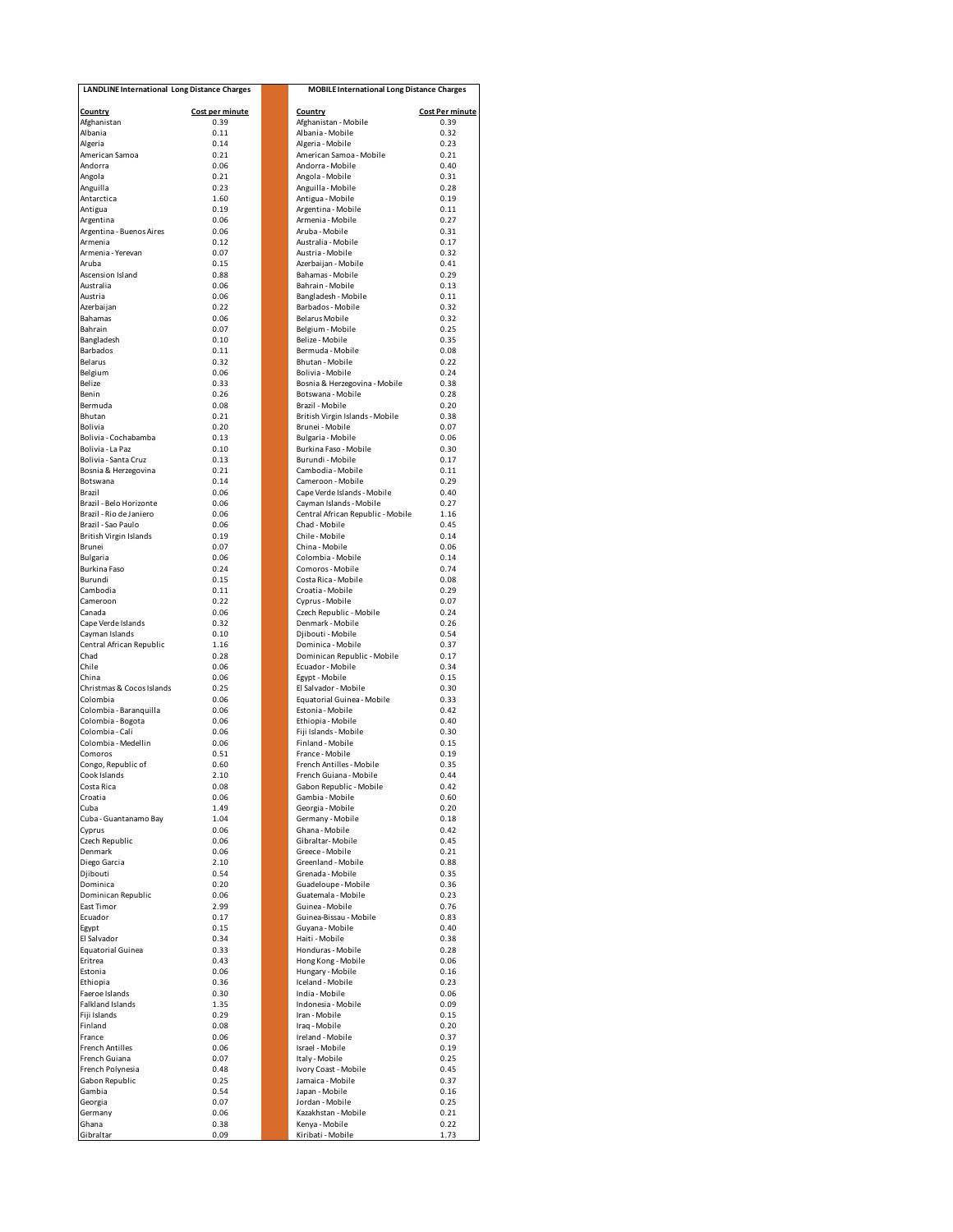| <b>LANDLINE International Long Distance Charges</b> |                 | <b>MOBILE International Long Distance Charges</b> |                        |  |
|-----------------------------------------------------|-----------------|---------------------------------------------------|------------------------|--|
| <b>Country</b>                                      | Cost per minute | Country                                           | <b>Cost Per minute</b> |  |
| Greece<br>Greenland                                 | 0.06<br>0.88    | Korea, South - Mobile<br>Kuwait - Mobile          | 0.07<br>0.13           |  |
| Grenada                                             | 0.18            | Kyrgyzstan - Mobile                               | 0.19                   |  |
| Guadeloupe                                          | 0.06            | Laos - Mobile                                     | 0.10                   |  |
| Guam                                                | 0.15            | Latvia - Mobile                                   | 0.33                   |  |
| Guatemala                                           | 0.23            | Lebanon - Mobile                                  | 0.31                   |  |
| Guinea                                              | 0.76            | Lesotho - Mobile                                  | 0.37                   |  |
| Guinea-Bissau                                       | 0.83            | Liberia - Mobile                                  | 0.38                   |  |
| Guyana                                              | 0.40            | Libya - Mobile                                    | 0.55                   |  |
| Haiti<br>Honduras                                   | 0.31<br>0.23    | Liechtenstein - Mobile<br>Lithuania Mobile        | 2.63<br>0.20           |  |
| Hong Kong                                           | 0.06            | Luxembourg - Mobile                               | 0.34                   |  |
| Hungary                                             | 0.06            | Macau - Mobile                                    | 0.07                   |  |
| Iceland                                             | 0.06            | Macedonia - Mobile                                | 0.46                   |  |
| India                                               | 0.06            | Madagascar - Mobile                               | 0.63                   |  |
| Indonesia                                           | 0.10            | Malawi - Mobile                                   | 0.18                   |  |
| Indonesia - Jakarta                                 | 0.06            | Malavsia - Mobile                                 | 0.06                   |  |
| INMARSAT-870                                        | 18.75           | Maldives - Mobile                                 | 1.10                   |  |
| INMARSAT-871<br>INMARSAT-872                        | 18.75<br>18.75  | Mali Republic - Mobile<br>Malta - Mobile          | 0.61<br>0.37           |  |
| INMARSAT-873                                        | 18.75           | Mauritius - Mobile                                | 0.10                   |  |
| INMARSAT-874                                        | 18.75           | Mayotte Island - Mobile                           | 2.12                   |  |
| <b>International Networks</b>                       | 18.75           | Mexico - Mobile                                   | 0.21                   |  |
| Iran                                                | 0.14            | Moldova - Mobile                                  | 0.44                   |  |
| Iran - Tehran                                       | 0.12            | Monaco - Mobile                                   | 0.50                   |  |
| Iraq                                                | 0.09            | Mongolia - Mobile                                 | 0.11                   |  |
| Iraq - Baghdad                                      | 0.06            | Montserrat - Mobile                               | 0.34                   |  |
| Ireland                                             | 0.06            | Morocco - Mobile                                  | 0.63                   |  |
| Iridium<br>Israel                                   | 22.50<br>0.06   | Mozambique - Mobile<br>Namibia Mobile             | 0.45                   |  |
| Israel - Palestine                                  | 0.36            | Nauru - Mobile                                    | 0.34<br>2.81           |  |
| Italy                                               | 0.06            | Nepal - Mobile                                    | 0.26                   |  |
| <b>Ivory Coast</b>                                  | 0.45            | Netherlands - Mobile                              | 0.29                   |  |
| Jamaica                                             | 0.12            | Netherlands Antilles - Mobile                     | 0.22                   |  |
| Japan                                               | 0.06            | New Zealand - Mobile                              | 0.30                   |  |
| Jordan                                              | 0.19            | Nicaragua - Mobile                                | 0.44                   |  |
| Kazakhstan                                          | 0.12            | Niger Republic - Mobile                           | 0.39                   |  |
| Kenya                                               | 0.20            | Nigeria - Mobile                                  | 0.19                   |  |
| Kenya - Nairobi<br>Kiribati                         | 0.18<br>1.73    | Niue - Mobile<br>Norway - Mobile                  | 2.10<br>0.30           |  |
| Korea, North                                        | 1.49            | Oman - Mobile                                     | 0.55                   |  |
| Korea, South                                        | 0.06            | Pakistan - Mobile                                 | 0.11                   |  |
| Kuwait                                              | 0.09            | Palestine Mobile                                  | 0.40                   |  |
| Kyrgyzstan                                          | 0.26            | Panama - Mobile                                   | 0.27                   |  |
| Laos                                                | 0.10            | Papua New Guinea - Mobile                         | 1.91                   |  |
| Latvia                                              | 0.06            | Paraguay - Mobile                                 | 0.11                   |  |
| I ebanon<br>Lesotho                                 | 0.16<br>0.32    | Peru - Mobile<br>Philippines - Mobile             | 0.26<br>0.23           |  |
| Liberia                                             | 0.40            | Poland - Mobile                                   | 0.32                   |  |
| Libya                                               | 0.37            | Portugal - Mobile                                 | 0.22                   |  |
| Liechtenstein                                       | 0.10            | Qatar - Mobile                                    | 0.37                   |  |
| Lithuania                                           | 0.06            | Reunion Island - Mobile                           | 0.41                   |  |
| Luxembourg                                          | 0.06            | Romania - Mobile                                  | 0.20                   |  |
| Macau                                               | 0.07            | Russia - Mobile                                   | 0.11                   |  |
| Macedonia<br>Madagascar                             | 0.23<br>0.63    | Rwanda - Mobile<br>San Marino - Mobile            | 0.19<br>0.12           |  |
| Malawi                                              | 0.18            | Saudi Arabia - Mobile                             | 0.27                   |  |
| Malaysia                                            | 0.06            | Senegal - Mobile                                  | 0.68                   |  |
| Maldives                                            | 0.56            | Serbia - Mobile                                   | 0.40                   |  |
| Mali Republic                                       | 0.45            | Seychelles Islands - Mobile                       | 0.13                   |  |
| Malta                                               | 0.07            | Sierra Leone - Mobile                             | 0.85                   |  |
| Marshall Islands                                    | 0.43            | Singapore - Mobile                                | 0.06                   |  |
| Mauritania                                          | 0.52            | Slovak Republic - Mobile                          | 0.29                   |  |
| Mauritius<br>Mayotte Island                         | 0.10<br>0.23    | Slovenia - Mobile<br>Solomon Islands - Mobile     | 0.75<br>2.81           |  |
| Mexico - Off-Net                                    | 0.10            | South Africa - Mobile                             | 0.23                   |  |
| Mexico - On-Net                                     | 0.06            | Spain - Mobile                                    | 0.21                   |  |
| Mexico - Triangle                                   | 0.06            | Sri Lanka - Mobile                                | 0.33                   |  |
| Micronesia                                          | 0.32            | St. Kitts - Mobile                                | 0.49                   |  |
| Moldova                                             | 0.25            | St. Lucia - Mobile                                | 0.46                   |  |
| Monaco                                              | 0.06            | St. Vincent - Mobile                              | 0.48                   |  |
| Mongolia                                            | 0.10            | Sudan - Mobile                                    | 0.37                   |  |
| Montenegro<br>Montserrat                            | 0.44<br>0.35    | Suriname - Mobile<br>Swaziland - Mobile           | 0.43<br>0.32           |  |
| Morocco                                             | 0.13            | Sweden - Mobile                                   | 0.11                   |  |
| Mozambique                                          | 0.14            | Switzerland - Mobile                              | 0.39                   |  |
| Myanmar                                             | 0.71            | Syrian Arab Republic - Mobile                     | 0.32                   |  |
| Namibia                                             | 0.14            | Taiwan - Mobile                                   | 0.12                   |  |
| Nauru                                               | 2.81            | Tajikistan - Mobile                               | 0.28                   |  |
| Nepal                                               | 0.22            | Tanzania - Mobile                                 | 0.42                   |  |
| Nepal - Kathmandu                                   | 0.14            | Thailand - Mobile                                 | 0.06                   |  |
| Netherlands<br>Netherlands Antilles                 | 0.06<br>0.18    | Togo - Mobile<br>Tokelau - Mobile                 | 0.76<br>2.10           |  |
| New Caledonia                                       | 0.34            | Tonga Islands - Mobile                            | 0.93                   |  |
| New Zealand                                         | 0.06            | Trinidad & Tobago - Mobile                        | 0.23                   |  |
| Nicaragua                                           | 0.23            | Tunisia - Mobile                                  | 0.70                   |  |
| Niger Republic                                      | 0.36            | Turkey - Mobile                                   | 0.26                   |  |
| Nigeria                                             | 0.19            | Turkmenistan - Mobile                             | 0.19                   |  |
| Nigeria - Lagos                                     | 0.19            | Turks & Caicos - Mobile                           | 0.38                   |  |
| Niue                                                | 2.10            | Tuvalu - Mobile                                   | 2.11                   |  |
| Norfolk Island<br>Norway                            | 4.20<br>0.06    | Uganda - Mobile<br>Ukraine Mobile                 | 0.24<br>0.17           |  |
| Oman                                                | 0.23            | United Arab Emirates - Mobile                     | 0.28                   |  |